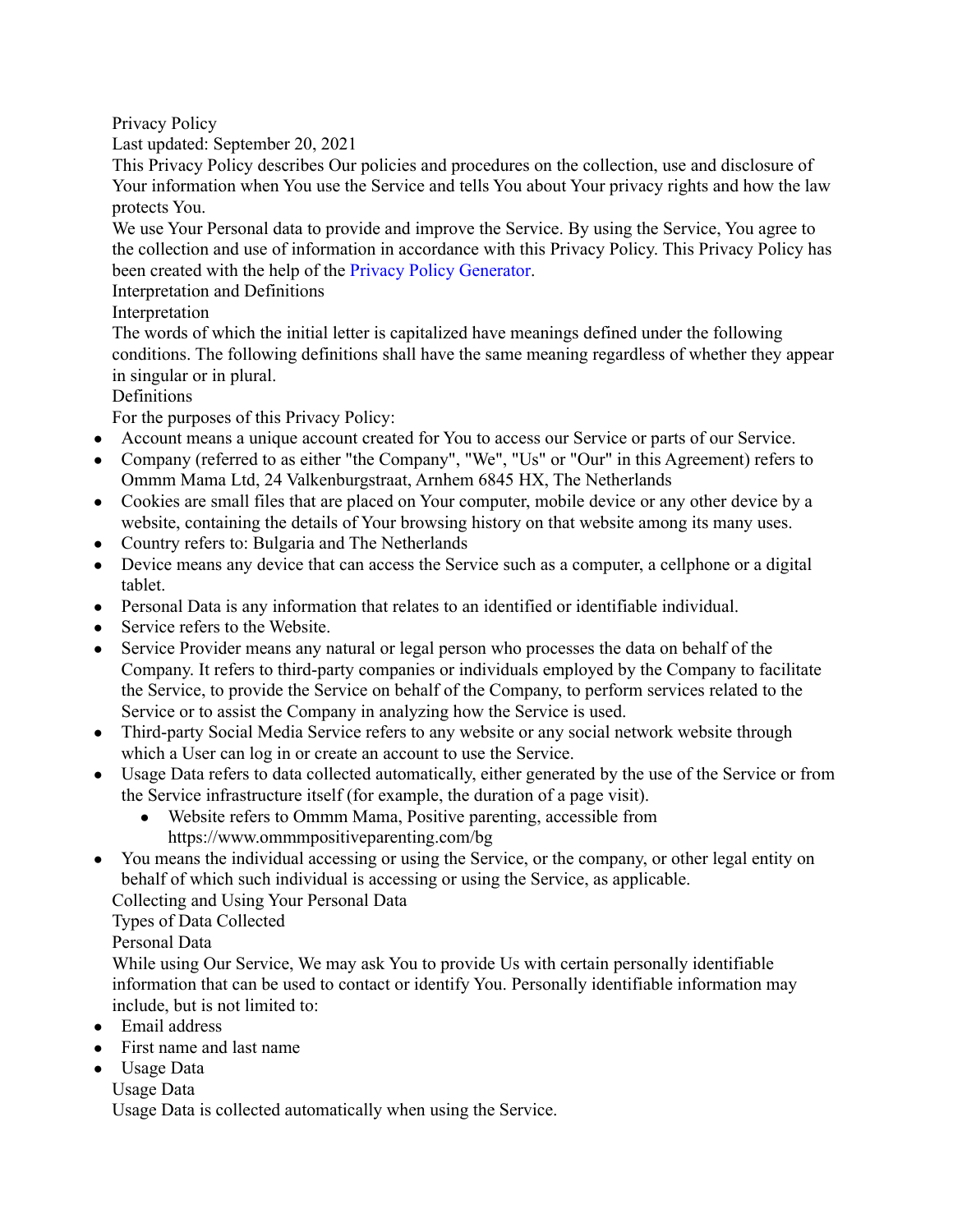Usage Data may include information such as Your Device's Internet Protocol address (e.g. IP address), browser type, browser version, the pages of our Service that You visit, the time and date of Your visit, the time spent on those pages, unique device identifiers and other diagnostic data. When You access the Service by or through a mobile device, We may collect certain information automatically, including, but not limited to, the type of mobile device You use, Your mobile device unique ID, the IP address of Your mobile device, Your mobile operating system, the type of mobile Internet browser You use, unique device identifiers and other diagnostic data.

We may also collect information that Your browser sends whenever You visit our Service or when You access the Service by or through a mobile device.

Tracking Technologies and Cookies

We use Cookies and similar tracking technologies to track the activity on Our Service and store certain information. Tracking technologies used are beacons, tags, and scripts to collect and track information and to improve and analyze Our Service. The technologies We use may include:

- Cookies or Browser Cookies. A cookie is a small file placed on Your Device. You can instruct Your browser to refuse all Cookies or to indicate when a Cookie is being sent. However, if You do not accept Cookies, You may not be able to use some parts of our Service. Unless you have adjusted Your browser setting so that it will refuse Cookies, our Service may use Cookies.
- Flash Cookies. Certain features of our Service may use local stored objects (or Flash Cookies) to collect and store information about Your preferences or Your activity on our Service. Flash Cookies are not managed by the same browser settings as those used for Browser Cookies. For more information on how You can delete Flash Cookies, please read "Where can I change the settings for disabling, or deleting local shared objects?" available

at [https://helpx.adobe.com/flash-player/kb/disable-local-shared-objects-flash.html#main\\_Where\\_ca](https://helpx.adobe.com/flash-player/kb/disable-local-shared-objects-flash.html#main_Where_can_I_change_the_settings_for_disabling__or_deleting_local_shared_objects_) n I change the settings for disabling or deleting local shared objects

• Web Beacons. Certain sections of our Service and our emails may contain small electronic files known as web beacons (also referred to as clear gifs, pixel tags, and single-pixel gifs) that permit the Company, for example, to count users who have visited those pages or opened an email and for other related website statistics (for example, recording the popularity of a certain section and verifying system and server integrity).

Cookies can be "Persistent" or "Session" Cookies. Persistent Cookies remain on Your personal computer or mobile device when You go offline, while Session Cookies are deleted as soon as You close Your web browser. Learn more about cookies: [Cookies:](https://www.freeprivacypolicy.com/blog/cookies/) What Do They Do?.

We use both Session and Persistent Cookies for the purposes set out below:

- Necessary / Essential Cookies Type: Session Cookies Administered by: Us Purpose: These Cookies are essential to provide You with services available through the Website and to enable You to use some of its features. They help to authenticate users and prevent fraudulent use of user accounts. Without these Cookies, the services that You have asked for cannot be provided, and We only use these Cookies to provide You with those services. • Cookies Policy / Notice Acceptance Cookies
- Type: Persistent Cookies Administered by: Us Purpose: These Cookies identify if users have accepted the use of cookies on the Website.
- Functionality Cookies Type: Persistent Cookies Administered by: Us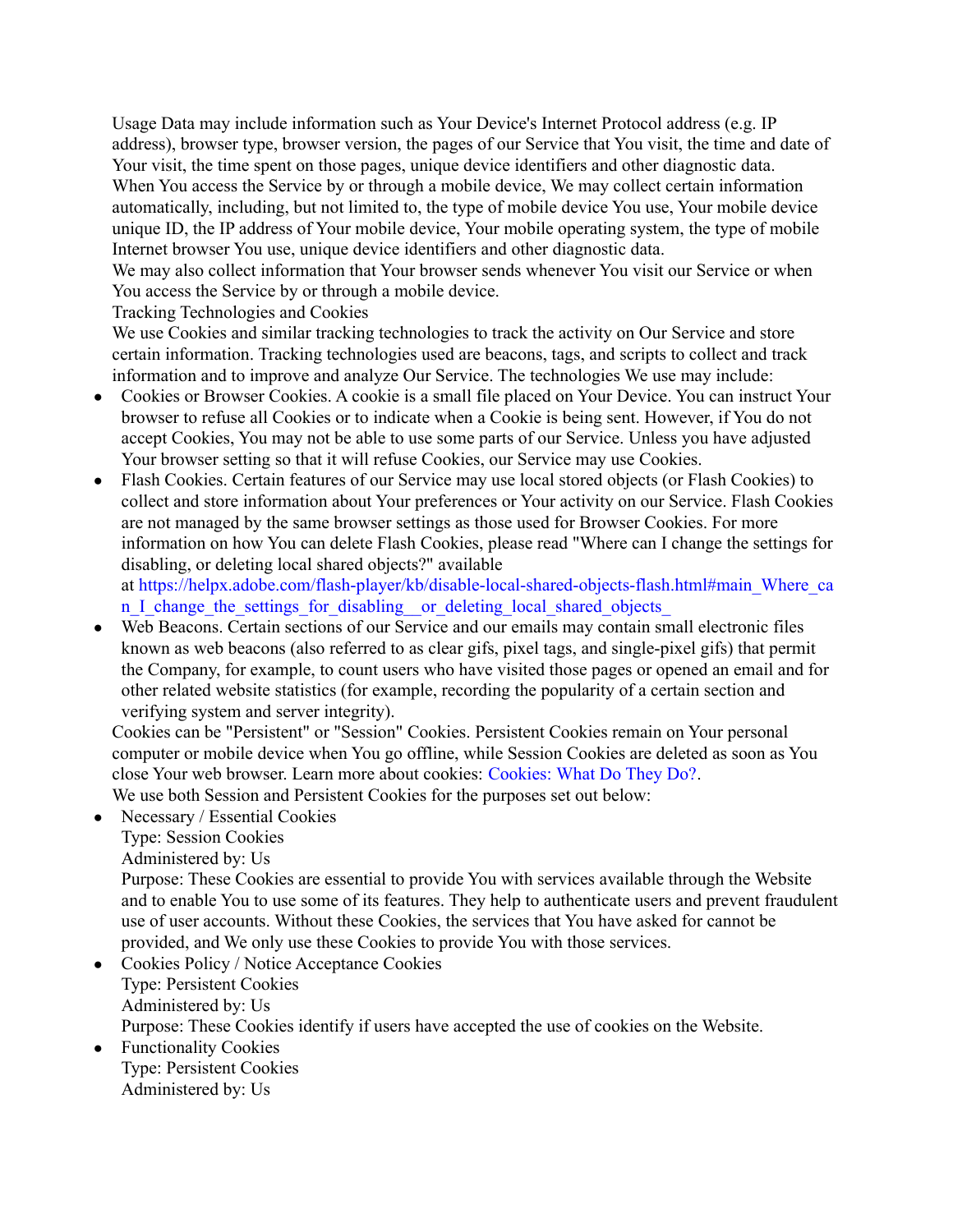Purpose: These Cookies allow us to remember choices You make when You use the Website, such as remembering your login details or language preference. The purpose of these Cookies is to provide You with a more personal experience and to avoid You having to re-enter your preferences every time You use the Website.

For more information about the cookies we use and your choices regarding cookies, please visit our Cookies Policy or the Cookies section of our Privacy Policy.

## Use of Your Personal Data

The Company may use Personal Data for the following purposes:

- To provide and maintain our Service, including to monitor the usage of our Service.
- To manage Your Account: to manage Your registration as a user of the Service. The Personal Data You provide can give You access to different functionalities of the Service that are available to You as a registered user.
- For the performance of a contract: the development, compliance and undertaking of the purchase contract for the products, items or services You have purchased or of any other contract with Us through the Service.
- To contact You: To contact You by email, telephone calls, SMS, or other equivalent forms of electronic communication, such as a mobile application's push notifications regarding updates or informative communications related to the functionalities, products or contracted services, including the security updates, when necessary or reasonable for their implementation.
- To provide You with news, special offers and general information about other goods, services and events which we offer that are similar to those that you have already purchased or enquired about unless You have opted not to receive such information.
- To manage Your requests: To attend and manage Your requests to Us.
- For business transfers: We may use Your information to evaluate or conduct a merger, divestiture, restructuring, reorganization, dissolution, or other sale or transfer of some or all of Our assets, whether as a going concern or as part of bankruptcy, liquidation, or similar proceeding, in which Personal Data held by Us about our Service users is among the assets transferred.
- For other purposes: We may use Your information for other purposes, such as data analysis, identifying usage trends, determining the effectiveness of our promotional campaigns and to evaluate and improve our Service, products, services, marketing and your experience. We may share Your personal information in the following situations:
- With Service Providers: We may share Your personal information with Service Providers to monitor and analyze the use of our Service, to contact You.
- For business transfers: We may share or transfer Your personal information in connection with, or during negotiations of, any merger, sale of Company assets, financing, or acquisition of all or a portion of Our business to another company.
- With Affiliates: We may share Your information with Our affiliates, in which case we will require those affiliates to honor this Privacy Policy. Affiliates include Our parent company and any other subsidiaries, joint venture partners or other companies that We control or that are under common control with Us.
- With business partners: We may share Your information with Our business partners to offer You certain products, services or promotions.
- With other users: when You share personal information or otherwise interact in the public areas with other users, such information may be viewed by all users and may be publicly distributed outside. If You interact with other users or register through a Third-Party Social Media Service, Your contacts on the Third-Party Social Media Service may see Your name, profile, pictures and description of Your activity. Similarly, other users will be able to view descriptions of Your activity, communicate with You and view Your profile.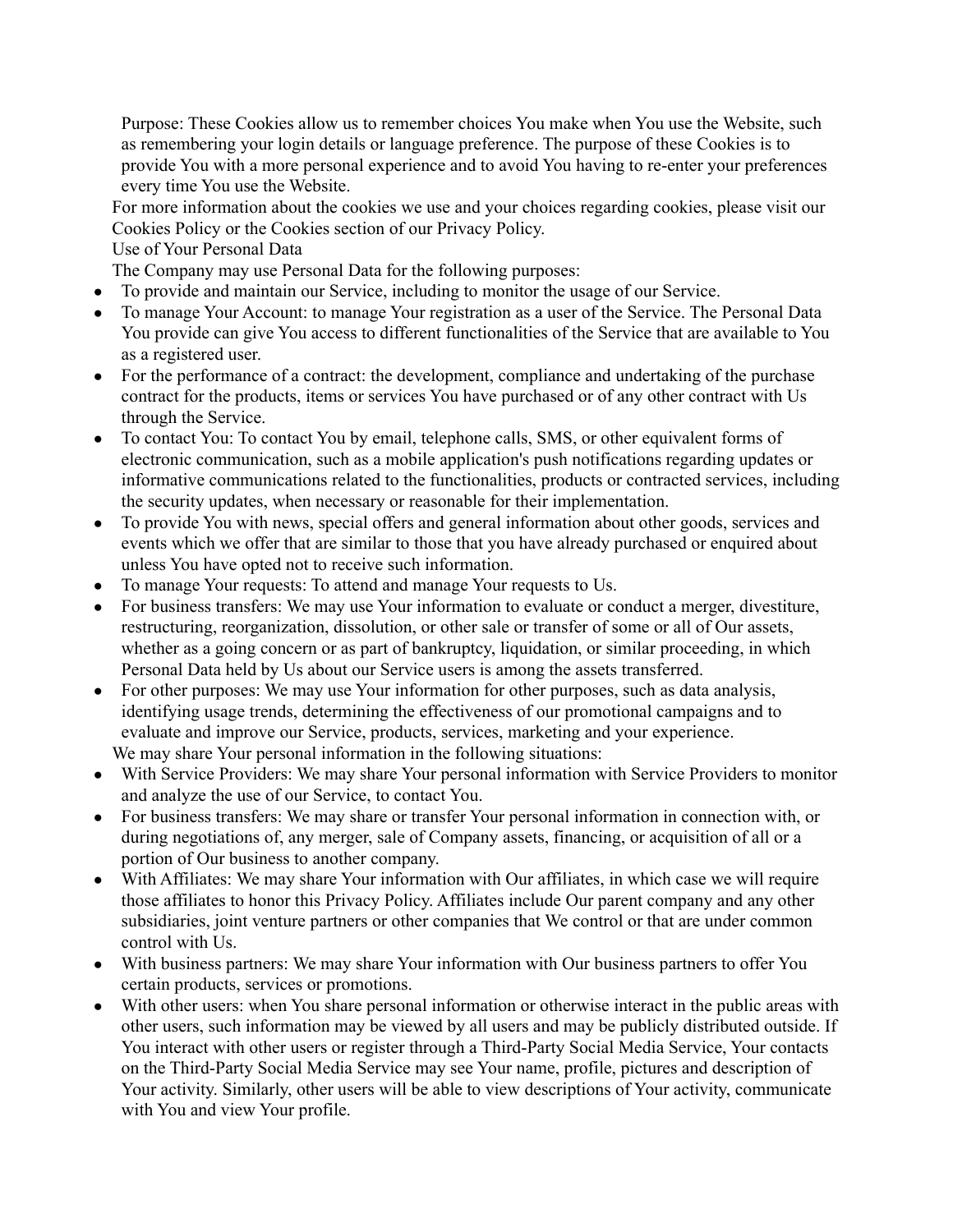● With Your consent: We may disclose Your personal information for any other purpose with Your consent.

Retention of Your Personal Data

The Company will retain Your Personal Data only for as long as is necessary for the purposes set out in this Privacy Policy. We will retain and use Your Personal Data to the extent necessary to comply with our legal obligations (for example, if we are required to retain your data to comply with applicable laws), resolve disputes, and enforce our legal agreements and policies.

The Company will also retain Usage Data for internal analysis purposes. Usage Data is generally retained for a shorter period of time, except when this data is used to strengthen the security or to improve the functionality of Our Service, or We are legally obligated to retain this data for longer time periods.

Transfer of Your Personal Data

Your information, including Personal Data, is processed at the Company's operating offices and in any other places where the parties involved in the processing are located. It means that this information may be transferred to — and maintained on — computers located outside of Your state, province, country or other governmental jurisdiction where the data protection laws may differ than those from Your jurisdiction.

Your consent to this Privacy Policy followed by Your submission of such information represents Your agreement to that transfer.

The Company will take all steps reasonably necessary to ensure that Your data is treated securely and in accordance with this Privacy Policy and no transfer of Your Personal Data will take place to an organization or a country unless there are adequate controls in place including the security of Your data and other personal information.

Disclosure of Your Personal Data

Business Transactions

If the Company is involved in a merger, acquisition or asset sale, Your Personal Data may be transferred. We will provide notice before Your Personal Data is transferred and becomes subject to a different Privacy Policy.

Law enforcement

Under certain circumstances, the Company may be required to disclose Your Personal Data if required to do so by law or in response to valid requests by public authorities (e.g. a court or a government agency).

Other legal requirements

The Company may disclose Your Personal Data in the good faith belief that such action is necessary to:

- Comply with a legal obligation
- Protect and defend the rights or property of the Company
- Prevent or investigate possible wrongdoing in connection with the Service
- Protect the personal safety of Users of the Service or the public
- Protect against legal liability

Security of Your Personal Data

The security of Your Personal Data is important to Us, but remember that no method of transmission over the Internet, or method of electronic storage is 100% secure. While We strive to use commercially acceptable means to protect Your Personal Data, We cannot guarantee its absolute security.

Links to Other Websites